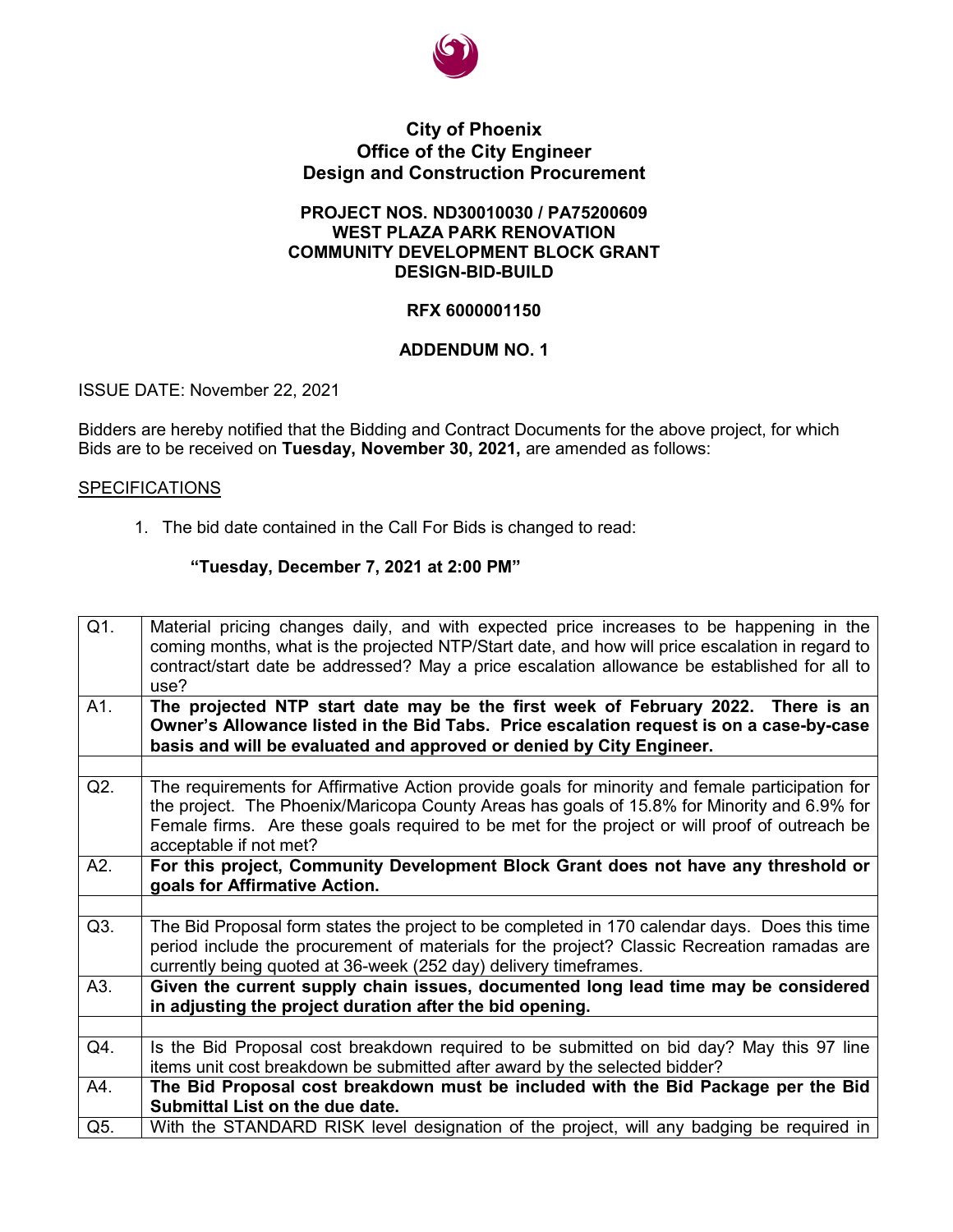|     | addition to background screening?                                                            |  |  |  |  |
|-----|----------------------------------------------------------------------------------------------|--|--|--|--|
| A5. | The risk level has been revised to Maximum Risk. No Badging is required.                     |  |  |  |  |
| Q6. | Due to LEED efforts of separating refuse and designating washdown area, is the intent to get |  |  |  |  |
|     | LEED certification? Will Contractor need to register for any certifications if so?           |  |  |  |  |
| A6. | No LEED certification required.                                                              |  |  |  |  |
| Q7. | Looking at the Plans on page 22 HS-3.07, the Ramadas seem to be listed as Alternates 1-5.    |  |  |  |  |
|     | Where on the bid form would those be listed? Is there possibly an Addenda updating the bid   |  |  |  |  |
|     | form that I do not see?                                                                      |  |  |  |  |
| A7. | The Bid Proposal pages P-2, P-3, P-4, and P-5 are deleted and replaced with the              |  |  |  |  |
|     | attached revised Bid Proposal (P-2 thru P-6).                                                |  |  |  |  |

- 1. Delete the following section in entirety and replace with the following section:
	- a. Delete I.F.B., Section T, CONTRACTOR AND SUBCONTRACTOR WORKER BACKGROUND SCREENING, Pages 8 and 9 and replace with the following I.F.B., Section. T. CONTRACTOR AND SUBCONTRACTOR WORKER BACKGROUND SCREENING:

## **T. CONTRACTOR AND SUBCONTRACTOR WORKER BACKGROUND SCREENING**

Contractor agrees that all Contractor's and subcontractors' workers (collectively "Contract Worker(s))" pursuant to this Agreement will be subject to background and security checks and screening (collectively "Background Screening") at Contractor's sole cost and expense, unless otherwise provided for in the scope of work. Contractor's background screening will comply with all applicable laws, rules and regulations. Contractor further agrees that the background screening is necessary to preserve and protect the public health, safety and welfare. The City requires a completed Contract Worker Badge/Key/Intrusion Detection Responsibilities Agreement for each Contract Worker who requires a badge or key.

**Background Screening Risk Level**: The City has established two levels of risk: Standard and Maximum risk. The current risk level and background screening required is **MAXIMUM LEVEL**. If the scope of work changes, the City may amend the level of risk, which could require the Contractor to incur additional contract costs to obtain background screens.

**Terms of This Section Applicable to all Contractor's Contracts and Subcontracts:** Contractor will include Contract Worker background screening in all contracts and subcontracts for services furnished under this agreement.

**Materiality of Background Screening Requirements; Indemnity:** The background screening requirements are material to City's entry into this agreement and any breach of these provisions will be deemed a material breach of this contract. In addition to the indemnity provisions set forth in this agreement, Contractor will defend, indemnify and hold harmless the City for all claims arising out of this background screening section including, but not limited to, the disqualifications of a Contract Worker by Contractor. The background screening requirements are the minimum requirements for the Agreement. The City in no way warrants that these minimum requirements are sufficient to protect Contractor from any liabilities that may arise out of the Contractor's services under this Agreement or Contractor's failure to comply with this section. Therefore, Contractor and its Contract Workers will take any reasonable, prudent and necessary measures to preserve and protect public health, safety and welfare when providing services under this Agreement.

**Continuing Duty; Audit:** Contractor's obligations and requirements will continue throughout the entire term of this Agreement. Contractor will maintain all records and documents related to all background screenings and the City reserves the right to audit Contractor's records.

### **BACKGROUND SCREENING – MAXIMUM RISK:**

The current risk level and background screening required is **MAXIMUM RISK**.

A maximum risk background screening will be performed every five years when the Contract Worker's work assignment will: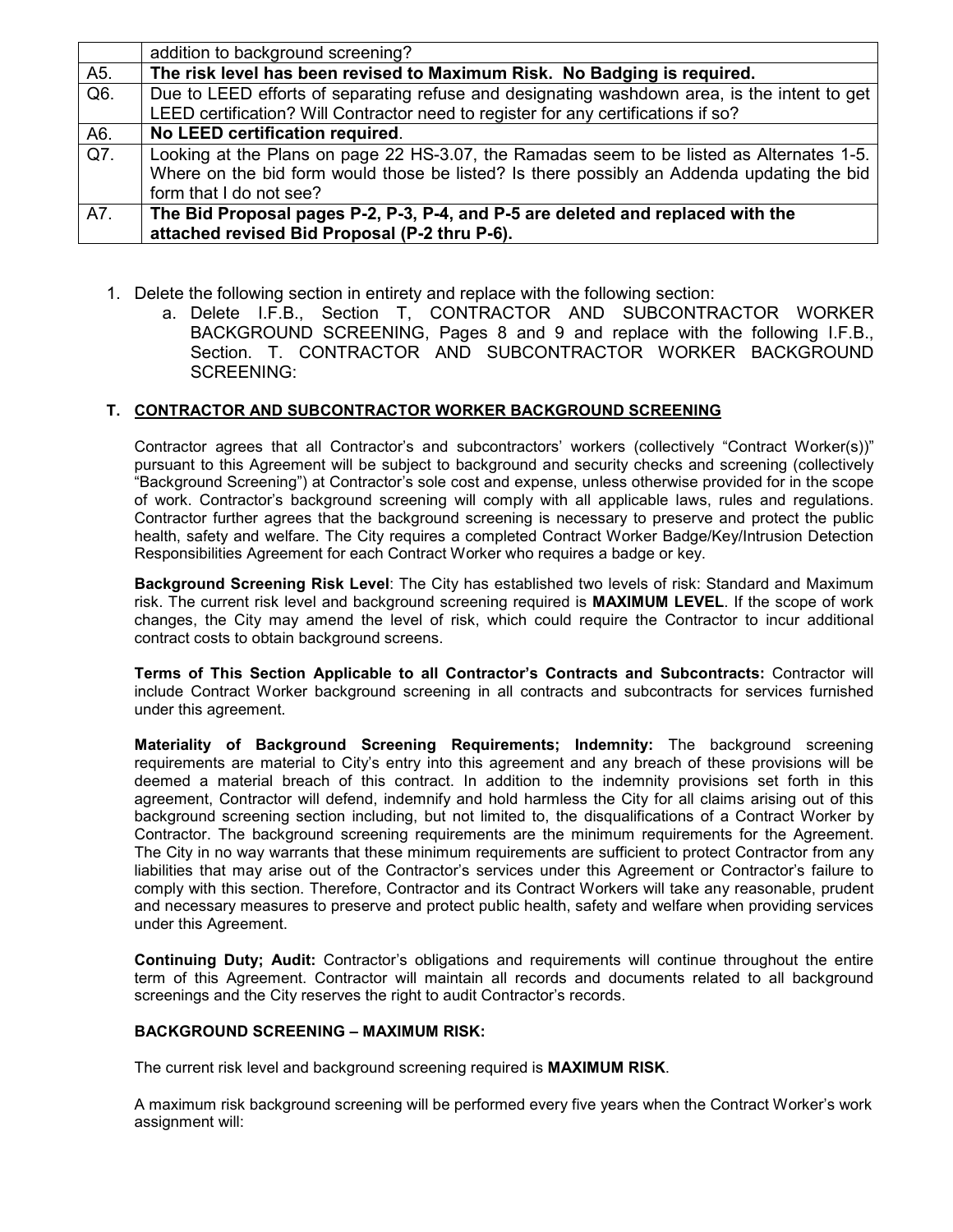- work directly with vulnerable adults or children, (under age 18); or
- any responsibility for the receipt of payment of City funds or control of inventories, assets, or records that are at risk of misappropriation; or
- unescorted access to:
	- City data centers, money rooms, high-value equipment rooms; or
	- unescorted access to private residences; or
	- access to critical infrastructure sites/facilities; or
- direct or remote access to Criminal Justice Information Systems (CJIS) infrastructure.

**Requirements:** The background screening for maximum risk level will include a background check for real identity/legal name and will include felony and misdemeanor records from any county in the United States, the State of Arizona, plus any other jurisdiction where the Contractor worker has lived at any time in the preceding seven years from the Contract Worker's proposed date of hire. In addition, Maximum screening levels may require additional checks as included herein, depending on the scope of work, and may be amended if the scope of work changes.

**Additional Maximum Risk Background Checks:** Maximum screening will additionally require:

• Fingerprint verification (when Contract Worker is working directly with children or vulnerable adults or scope takes the individual to a City location with Criminal Justice Information System (CJIS) access.)

### **Maximum Risk Background Criminal Justice Information Services (CJIS) Check Must Include:**

- Criminal records Conviction of a misdemeanor(s) (not including traffic or parking violation) or felony(ies).
- Sexual offender search
- All outstanding warrants
- Currently the focus of a criminal investigation
- Currently on parole or probation

**Contractor Certification; City Approval of Maximum Risk Background Screening:** Unless otherwise provided for in the Scope of Work, Contractor will be responsible for:

- determining whether Contract Worker(s) are disqualified from performing work for the City for maximum risk level background checks; and,
- submitting pass/fail results to the City for approval; and,
- reviewing the results of the background check every three to five years, dependent on scope; and,
- to engage in whatever due diligence is necessary to make the decision on whether to disqualify a Contract Worker; and,
- Submitting the list of qualified Contract Workers to the contracting department; and,
- If, upon review of the background information, the City will advise the Contractor if it believes a Contract Worker should be disqualified. The Contractor will evaluate the Contract Worker and if the Contractor believes that there are extenuating circumstances that suggest that the person should not be disqualified, the Contractor will discuss those circumstances with the contracting department. The contracting department decision on disqualification of a Contract Worker is final.
- For sole proprietors, the Contractor must comply with the background check for himself and any business partners, or members or employees who will assist on the contract and for whom the requirements of the Agreement apply.
- By executing this agreement, Contractor certifies and warrants that Contractor has read the background screening requirements and criteria in this section, and that all background screening information furnished to the City is accurate and current.
- The City final documented decision will be an "approve" or "deny" for identified Contract Workers.
- The City will not keep records related to background checks once they are confirmed. Information to verify the results will be returned to the Contractor, or any contracted agency that assists with review, after the City's completed review.
- By executing this agreement, Contractor further certifies and warrants that Contractor has satisfied all such background screening requirements for the maximum risk background screening, and verified legal worker status, as required.
- Contract Workers will not apply for the appropriate City of Phoenix identification and access badge or keys until Contractor has received the City's written acceptance of Contract Worker's maximum risk background screening. The City may, in its sole discretion, accept or reject any or all the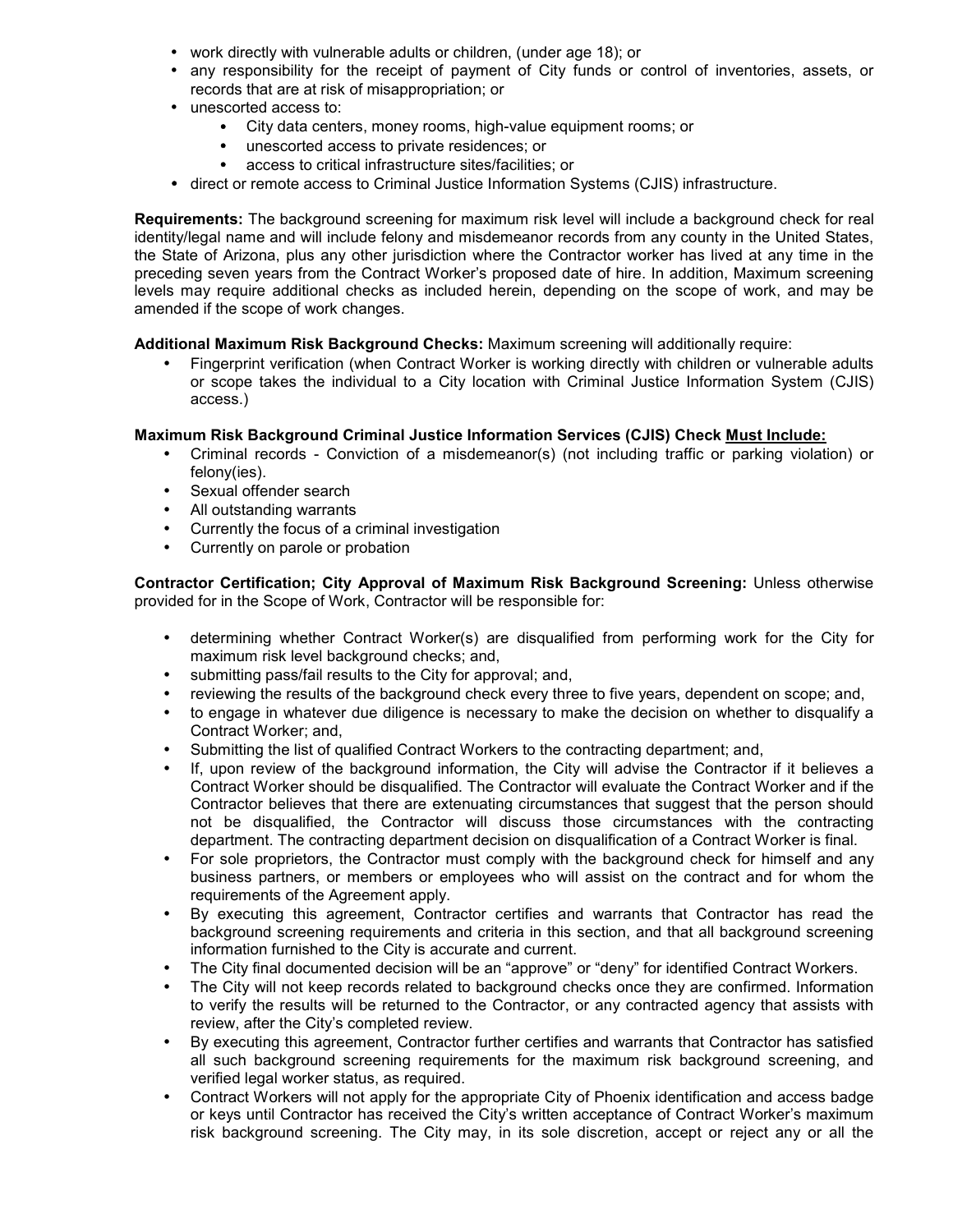Contract Workers proposed by Contractor for performing work under this Agreement. A Contract Worker rejected for work at a maximum risk level under this agreement will not be proposed to perform work under other city contracts or engagements without city's prior written approval.

The background checks will be conducted prior to any employee entering to work and will be based upon information provided to the Police Department including, but not limited to: name, address, date and place of birth, social security number, INS number if applicable, and a copy of a valid photo identification. The information will be provided to the Neighborhood Services Department at least five business days (excluding weekends and holidays) in advance of the need for access. The form will be provided by Neighborhood Services Department. A designated Neighborhood Services Department representative will conduct the security check.

The City may, at any time, in its sole discretion, refuse to allow an employee access to an area for any of the following reasons, but not limited to:

- Conviction of a felony.
- Conviction of a misdemeanor (not including traffic or parking violation).
- Any outstanding warrants (including traffic and parking violations).
- A person currently on parole or probation.
- A person currently involved in an investigation.

**CONFIDENTIALITY AND DATA SECURITY: All data, regardless of form, including originals, images and reproductions, prepared by, obtained by, or transmitted to Contractor in connection with this Agreement is confidential, proprietary information owned by the City, unless otherwise agreed upon within this Agreement. Except as specifically provided in this Agreement, the Contractor shall not disclose data generated in the performance of the service to any third person without the prior written consent of the City Manager or his/her designee.** 

**SECURITY INQUIRIES: Contractor acknowledges that all of the employees that it provides pursuant to this Contract shall, at Contractor's expense, be subject to background and security checks and screening at the request of the City. Contractor shall perform all such security inquiries and shall make the results available to the City for all employees considered for performing work (including supervision and oversight) under this Contract. City may make further security inquiries. Whether or not further security inquiries are made by the City, City may, at its sole, absolute and unfettered discretion, accept or reject any or all the employees proposed by the Contractor for performing work under this Contract. Employees rejected by the City for performing services under this Contract may still be engaged by Contractor for other work not involving the City. An employee rejected for work under this Contract shall not be proposed to perform work under other City contracts or engagements without the City's prior approval.** 

**The City, in its sole discretion, reserves the right, but not the obligation to:** 

- require an employee/prospective employee of the Contractor to provide fingerprints and execute such other documentation as may be necessary to obtain criminal justice information pursuant to A.R.S. 41-1750 (G) (4);
- act on newly acquired information whether or not such information should have been previously discovered;
- unilaterally change its standards and criteria relative to the acceptability of Contractor's employees and/or prospective employees; and
- object, at any time and for any reason, to an employee of Contractor performing work (including supervision and oversight) under this Agreement. Contractor will bear the costs of all inquiries requested by the City.

## Bid Proposal

1. Delete the Bid Proposal pages P-2 through P-5 (4 pages) and replace with the attached Bid Proposal pages P-2 through P-5.

## **NOTE: Bidders must acknowledge receipt of this Addendum by listing the number and date, where provided, on the PROPOSAL P-1.**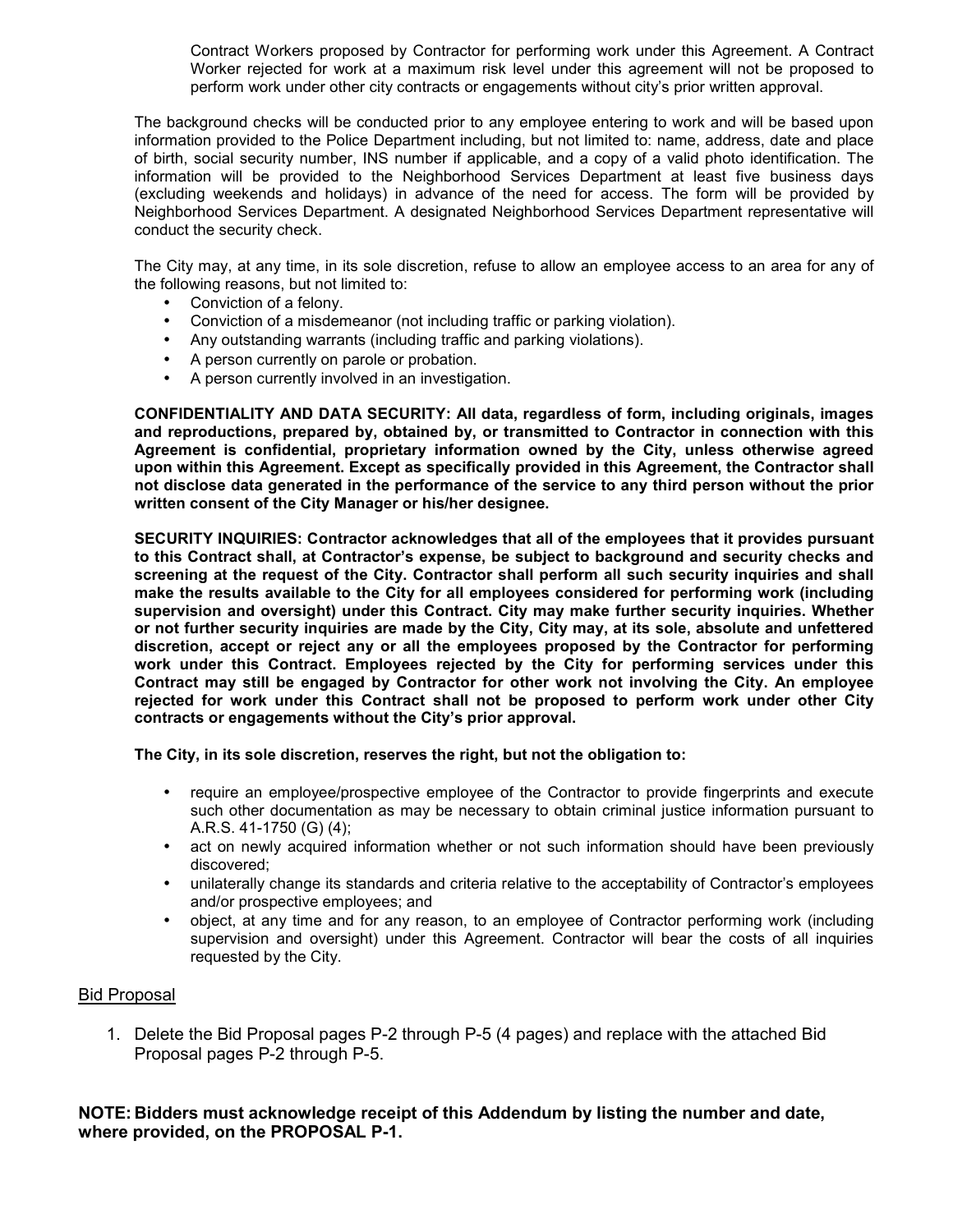Attachments: Bid Proposal pages P-2 thru P-6 (5 pages)

# **END OF ADDENDUM**

Aaron Allan, PLA, ASLA Vice President-Principal Landscape Architect J2 Engineering & Environmental Design, LLC

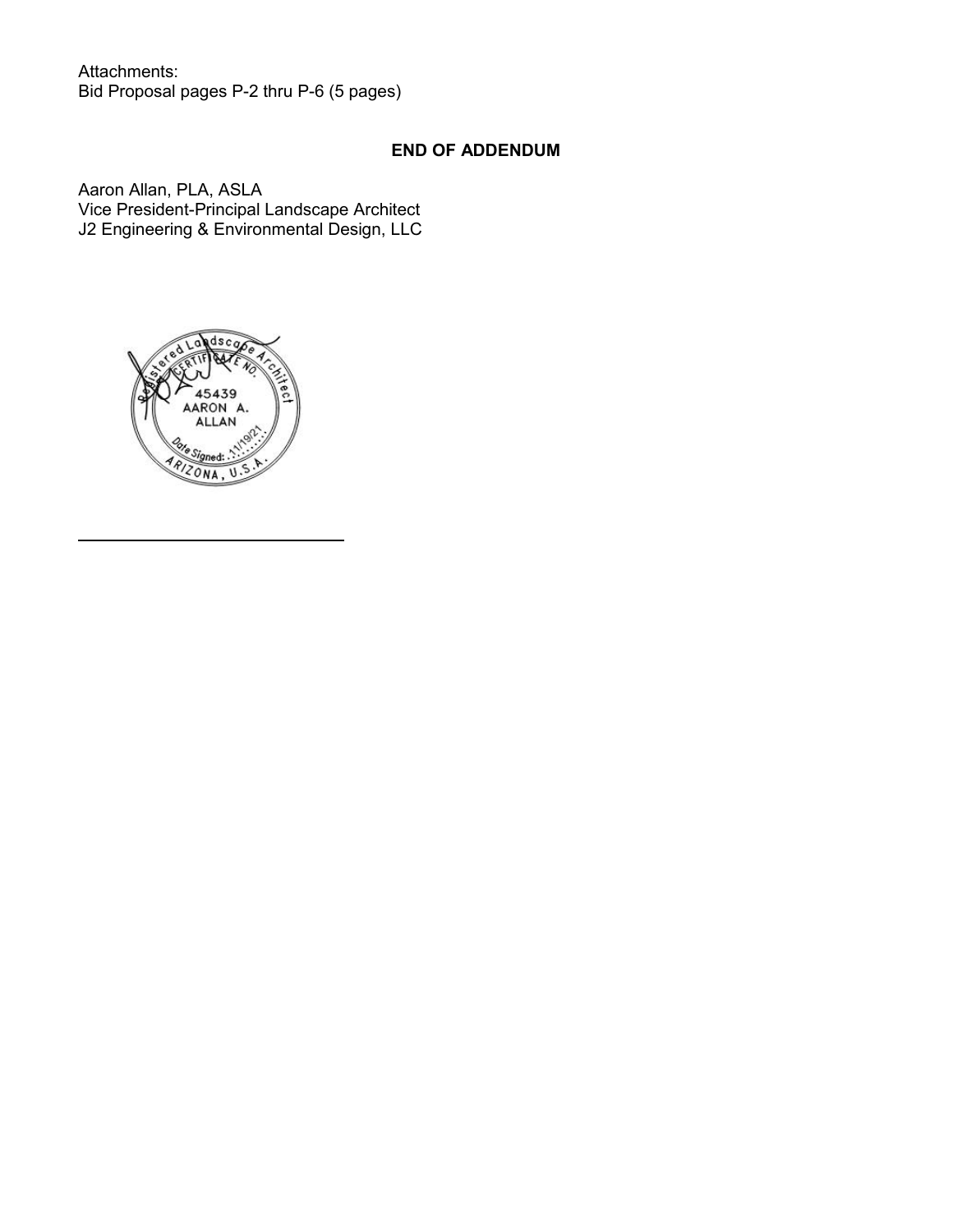### **CITY OF PHOENIX BID PROPOSAL**

#### **PROJECT NOS. ND30010030 / PA75200609 6549 N. 43rd Avenue West Plaza Park Renovation (CDBG)**

| <b>ITEM</b><br>NO. | <b>DESCRIPTION</b>                                                                     | <b>UNIT</b> | QUANTITY                | <b>UNIT PRICE</b> | <b>TOTAL</b> |
|--------------------|----------------------------------------------------------------------------------------|-------------|-------------------------|-------------------|--------------|
| 1                  | Construction Stakes, Lines and Grades and Asbuilts                                     | LS          | $\mathbf{1}$            |                   |              |
| $\overline{2}$     | Maintenance of Traffic                                                                 | LS          | $\mathbf{1}$            |                   |              |
| 3                  | Storm Water Pollution Prevention Plan, Maintenance and Permits                         | LS          | $\mathbf{1}$            |                   |              |
| 4                  | Mobilization/Demobilization                                                            | LS          | $\mathbf{1}$            |                   |              |
| 5                  | Sawcut, Remove & Replace 2 Feet Wide Asphalt Pavement                                  | SY          | $\overline{7}$          |                   |              |
| 6                  | Saw cut and Remove Concrete Roll Curb                                                  | LF          | 28                      |                   |              |
| $\overline{7}$     | Remove Concrete Sidewalk                                                               | <b>SF</b>   | 1,919                   |                   |              |
| 8                  | Salvage Drinking Fountain and Remove Sump                                              | EA          | $\mathbf{1}$            |                   |              |
| 9                  | Salvage Sign and Post                                                                  | EA          | 3                       |                   |              |
| 10                 | Salvage BBQ Grill                                                                      | EA          | $\mathbf{1}$            |                   |              |
| 11                 | Salvage Trash Can and Post                                                             | EA          | 6                       |                   |              |
| 12                 | Salvage Bench                                                                          | EA          | $\mathbf{1}$            |                   |              |
| 13                 | Remove Light Poles (2) & Their Bases, Conductors, and<br>Electrical Cabinet - Sht E1.0 | LS          | $\mathbf{1}$            |                   |              |
| 14                 | Salvage Irrigation Controller, Sprinkler Heads, and Control Valves<br>Sht D-1.01       | LS          | $\mathbf{1}$            |                   |              |
| 15                 | Remove Chainlink Backstop                                                              | EA          | $\mathbf{1}$            |                   |              |
| 16                 | Salvage Backflow Device and Cage                                                       | EA          | $\mathbf{1}$            |                   |              |
| 17                 | Remove Concrete Containment Curb                                                       | LF          | 250                     |                   |              |
| 18                 | Remove Concrete Entry Monument                                                         | EA          | $\mathbf{1}$            |                   |              |
| 19                 | Remove Vertical Curb & Gutter                                                          | LF          | 12                      |                   |              |
| 20                 | Remove Existing Tree                                                                   | EA          | 3                       |                   |              |
| 21                 | <b>Turf Eradication</b>                                                                | SF          | 61,640                  |                   |              |
| 22                 | Earthwork (12" Over Excavation & Import Material)                                      | LS          | $\mathbf{1}$            |                   |              |
| 23                 | Earthwork (Lime Stabilized)                                                            | LS          | $\mathbf{1}$            |                   |              |
| 24                 | Concrete Roll Curb Per Mag Std. Dtl. 220-1 Type D                                      | LF          | 28                      |                   |              |
| 25                 | Concrete Accessible Ramp, Per Dtl. 1, Sht. GD-3.02                                     | EA          | $\mathbf{1}$            |                   |              |
| 26                 | Provide New Pedestrian Safe Meter Box and Adjust to Grade                              | EA          | $\mathbf{1}$            |                   |              |
| 27                 | 1" Reduce Pressure Backflow Assembly, Per Dtl. 2, Sht. W-1.01                          | EA          | 3                       |                   |              |
| 28                 | 1" Ball Valve Assembly, Per Dtl. 1, Sht. W-1.01                                        | EA          | $\overline{\mathbf{4}}$ |                   |              |
| 29                 | 1" Waterline (PVC Sch 40) with Tracer Wire, Per Sht. W-1.01                            | LF          | 429                     |                   |              |
| 30                 | 2" PVC Sch 40 Sleeve, Per Dtl. 3, Sht. W-1.01                                          | LF          | 69                      |                   |              |
| 31                 | Trees (36" Box), Per Dtl. 1, Sht. LS-4.01                                              | EA          | 59                      |                   |              |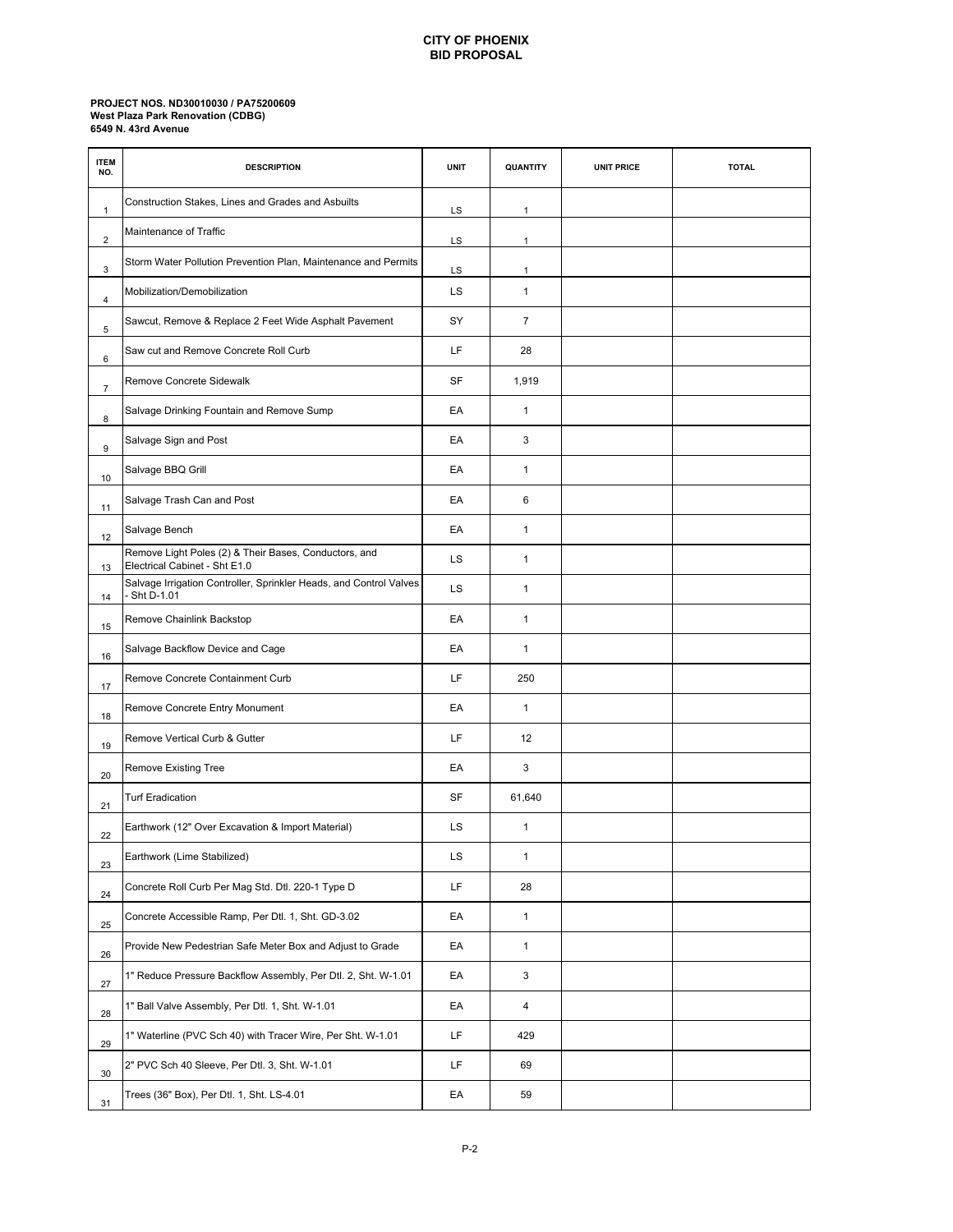### **CITY OF PHOENIX BID PROPOSAL**

#### **PROJECT NOS. ND30010030 / PA75200609 6549 N. 43rd Avenue West Plaza Park Renovation (CDBG)**

| <b>ITEM</b><br>NO. | <b>DESCRIPTION</b>                                                                                    | <b>UNIT</b> | QUANTITY     | <b>UNIT PRICE</b> | <b>TOTAL</b> |
|--------------------|-------------------------------------------------------------------------------------------------------|-------------|--------------|-------------------|--------------|
| 32                 | Shrubs (5 Gallon), Per Dtl. 3, Sht. LS-4.01                                                           | EA          | 417          |                   |              |
| 33                 | Salvage and Replant Existing Tree                                                                     | EA          | $\mathbf{1}$ |                   |              |
| 34                 | Decomposed Granite, Per Dtl. 2, Sht. LS-4.01                                                          | SF          | 61,651       |                   |              |
| 35                 | Stabilized Decomposed Granite, Per Dtl. 3, Sht. HS-3.10                                               | SF          | 3,688        |                   |              |
| 36                 | Turf (Sod)                                                                                            | <b>SF</b>   | 109,145      |                   |              |
| 37                 | Playground Engineered Wood Fiber                                                                      | <b>SF</b>   | 1,372        |                   |              |
| 38                 | Topsoil Amendment (Allowance)                                                                         | LS          | $\mathbf{1}$ | \$15,000.00       | \$15,000.00  |
| 39                 | 2" Reduced Pressure Backflow Prevention Unit with Enclosure &<br>Pad, Per Dtl. 1, Sht. IR.301         | EA          | $\mathbf{1}$ |                   |              |
| 40                 | Irrigation Pedestal Mount Controller Per Dtl. 2, Sht. IR-3.01 (32<br>Stations)                        | LS          | $\mathbf{1}$ |                   |              |
| 41                 | 2" Master Valve, Per Dtl. 3, Sht. Ir-3.01                                                             | EA          | $\mathbf{1}$ |                   |              |
| 42                 | 2" Flow Sensor, Per Dtl. 3, Sht. Ir-3.01                                                              | EA          | $\mathbf{1}$ |                   |              |
| 43                 | 3" Gate Valve Assembly, Per Dtl. 4, Sht. IR-3.01                                                      | EA          | $\mathbf{1}$ |                   |              |
| 44                 | 2" Isolation Ball Valve, Per Dtl. 17, Sht. IR-3.02                                                    | EA          | $\mathbf{1}$ |                   |              |
| 45                 | 1.25" Ball Valve Assembly, Per Dtl. 17, Sht. IR-3.02                                                  | EA          | 8            |                   |              |
| 46                 | 1" Quick Coupler Assembly, Per Dtl. 5, Sht. IR-3.01                                                   | EA          | 7            |                   |              |
| 47                 | 1" Turf Brass Electric Control Valve Assembly, Per Dtl. 6, Sht. IR-<br>3.01                           | EA          | $\mathbf{1}$ |                   |              |
| 48                 | 2" Turf Brass Electric Control Valve Assembly, Per Dtl. 6, Sht. IR-<br>3.01                           | EA          | 14           |                   |              |
| 49                 | 1" Drip Electric Control Valve Assembly with Filter & Pressure<br>Regulator, Per Dtl. 7, Sht. IR-3.01 | EA          | 10           |                   |              |
| 50                 | Turf Rotor Assembly, Per Dtl. 8, Sht. IR-3.02                                                         | EA          | 106          |                   |              |
| 51                 | Multi-Outlet Emitter Assembly, Per Dtl. 10, Sht. IR-3.02                                              | EA          | 176          |                   |              |
| 52                 | Single Outlet Emitter Assembly Per Dtl. 9, Sht. IR-3.02                                               | EA          | 417          |                   |              |
| 53                 | Lateral Flush End Cap, Per Dtl. 12, Sht. IR-3.02                                                      | EA          | 23           |                   |              |
| 54                 | 1.25" Schedule 40 PVC Pipe Mainline, Per Dtl. 13, Sht. IR-3.02                                        | LF          | 489          |                   |              |
| 55                 | 2.5" Schedule 40 PVC Pipe Mainline Per Dtl. 13, Sht. IR-3.02                                          | LF          | 333          |                   |              |
| 56                 | 3" Class 200 PVC Ring-Tite Mainline Pipe Per Dtl. 13 & 14, Sht.<br>IR-3.02                            | LF          | 334          |                   |              |
| 57                 | .75" Schedule 40 PVC Pipe, Per Dtl. 13, Sht. IR-3.02                                                  | LF          | 7,980        |                   |              |
| 58                 | 1" Schedule 40 PVC Pipe, Per Dtl. 13, Sht. IR-3.02                                                    | LF          | 1,516        |                   |              |
| 59                 | 1.25" Schedule 40 PVC Pipe, Per Dtl. 13, Sht. IR-3.02                                                 | LF          | 1,455        |                   |              |
| 60                 | 1.5" Schedule 40 PVC Pipe, Per Dtl. 13, Sht. IR-3.02                                                  | LF          | 516          |                   |              |
| 61                 | 2" Schedule 40 PVC Pipe, Per Dtl. 13, Sht. IR-3.02                                                    | LF          | 463          |                   |              |
| 62                 | 2.5" Schedule 40 PVC Pipe, Per Dtl. 13, Sht. IR-3.02                                                  | LF          | 187          |                   |              |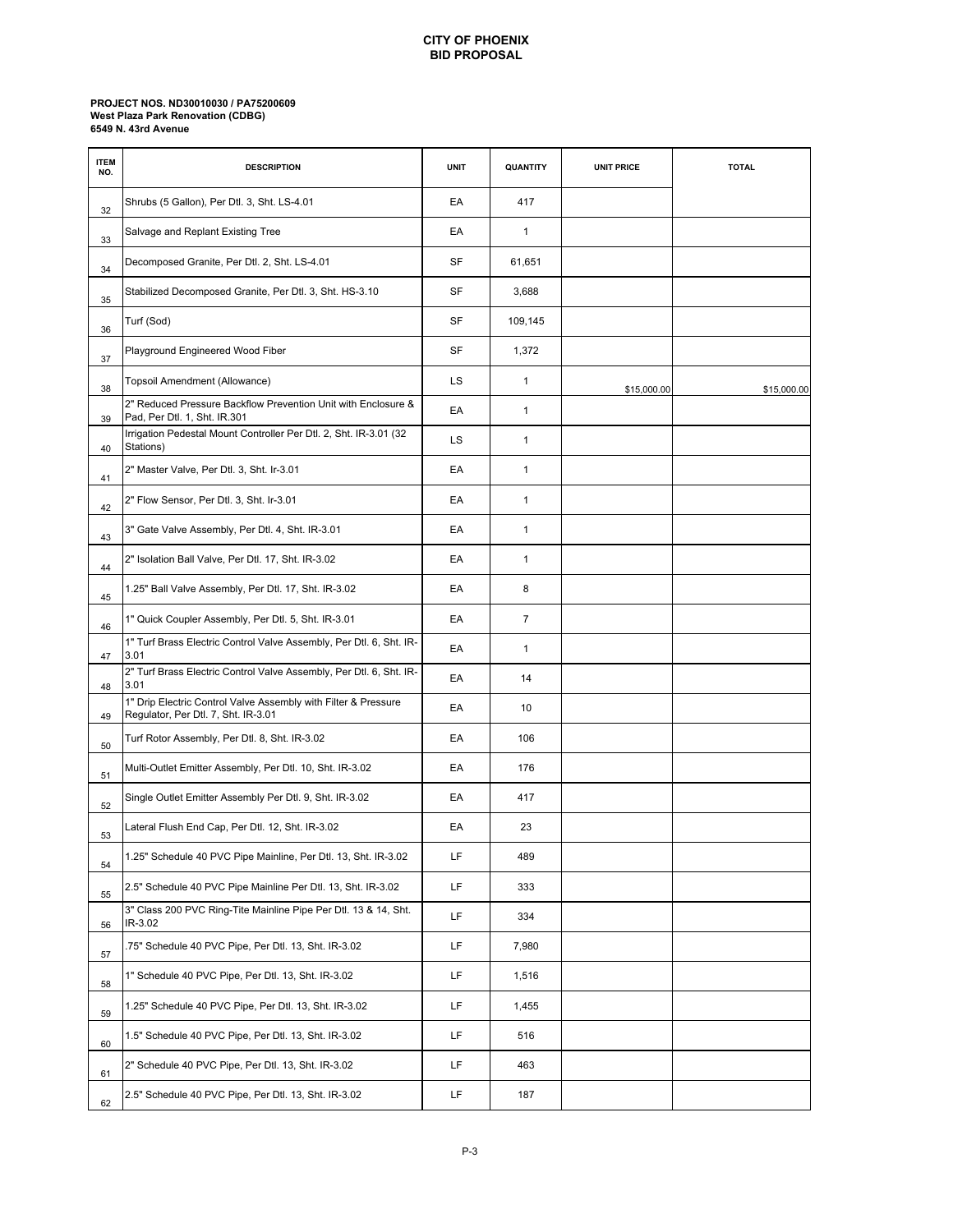### **CITY OF PHOENIX BID PROPOSAL**

#### **PROJECT NOS. ND30010030 / PA75200609 6549 N. 43rd Avenue West Plaza Park Renovation (CDBG)**

| <b>ITEM</b><br>NO. | <b>DESCRIPTION</b>                                                              | <b>UNIT</b> | QUANTITY                | <b>UNIT PRICE</b> | <b>TOTAL</b> |
|--------------------|---------------------------------------------------------------------------------|-------------|-------------------------|-------------------|--------------|
| 63                 | 3" Schedule 40 PVC Pipe, Per Dtl. 13, Sht. IR-3.02                              | LF          | 476                     |                   |              |
| 64                 | 1" Schedule 40 Electrical Conduit, Per Dtl. 15, Sht. IR-3.02                    | LF          | 131                     |                   |              |
| 65                 | 3" Schedule 40 PVC Sleeve, Per Dtl. 15, Sht. IR-3.02                            | LF          | 262                     |                   |              |
| 66                 | 6" Schedule 40 PVC Sleeve, Per Dtl. 15, Sht. IR-3.02                            | LF          | 202                     |                   |              |
| 67                 | Concrete Paving (Standard Grey, Medium Broom), Per Dtl. 2,<br>Sht. HS-301       | SF          | 23,467                  |                   |              |
| 68                 | Volleyball/Playground Header (Integral to Sidewalk), Per Dtl. 4,<br>Sht. HS-301 | <b>SF</b>   | 3,408                   |                   |              |
| 69                 | 8" Concrete Header, Per Dtl. 5, Sht. HS-301                                     | LF          | 491                     |                   |              |
| 70                 | Volleyball Header (Stand Alone), Per Dtl. 6, Sht. HS-301                        | LF          | 108                     |                   |              |
| 71                 | Playground Access Ramp, Per Dtl. 3, Sht. HS-301                                 | EA          | $\mathbf{1}$            |                   |              |
| 72                 | Flagstone Pavers (Butterfly Garden), Per Dtl. 7, Sht. HS-301                    | <b>SF</b>   | 698                     |                   |              |
| 73                 | 6' Surface Mount Bench (With Back), Per Dtl. 6, Sht. HS-302                     | EA          | 6                       |                   |              |
| 74                 | 6' Surface Mount Bench (Without Back), Per Dtl. 6, Sht. HS-302                  | EA          | 9                       |                   |              |
| 75                 | Picnic Table (ADA), Per Dtl. 3, Sht. HS-302                                     | EA          | 8                       |                   |              |
| 76                 | Drinking Fountain (ADA, Chilled), Per Sht. HS-303                               | EA          | $\overline{2}$          |                   |              |
| 77                 | Surface Mount Group Barbeque Grill, Per Dtl. 1, Sht. HS-302                     | EA          | $\overline{2}$          |                   |              |
| 78                 | Surface Mount Single Barbeque Grill, Per Dtl. 2, Sht. HS-302                    | EA          | 3                       |                   |              |
| 79                 | Trash Receptacle, Per Dtl. 4, Sht. HS-302                                       | EA          | 13                      |                   |              |
| 80                 | Bike Rack, Per Dtl. 5, Sht. HS-302                                              | EA          | 6                       |                   |              |
| 81                 | Concrete CornHole Board (Pair), Per Dtl. 2, Sht. HS-310                         | EA          | $\overline{2}$          |                   |              |
| 82                 | Concrete Ping Pong Table, Per Dtl. 1, Sht. HS-310                               | EA          | $\mathbf{1}$            |                   |              |
| 83                 | 4' Architectural Fencing, Per Dtl. 4, Sht. HS-311                               | LF          | 193                     |                   |              |
| 84                 | Volleyball Court (Sand), Per Sht. HS-309                                        | EA          | $\mathbf{1}$            |                   |              |
| 85                 | Basketball Court (Post Tension), Per Sht. HS-308                                | EA          | $\mathbf{1}$            |                   |              |
| 86                 | Exercise Station, Per Dtl. 1, Sht. HS-311                                       | EA          | 6                       |                   |              |
| 87                 | <b>Electrical Service</b>                                                       | LS          | $\mathbf{1}$            |                   |              |
| 88                 | Receptacle for Drinking Fountain, Per Dtl. 2, Sht. E-3.2                        | EA          | $\overline{2}$          |                   |              |
| 89                 | Electrical Service to Irrigation Controller                                     | EA          | $\mathbf{1}$            |                   |              |
| 90                 | Area Lights, Per Dtl. 4, Sht. E-3.1                                             | EA          | 23                      |                   |              |
| 91                 | Basketball Court Fixture and Pole (Single) Per Dtl. 2, Sht. E-3.1               | EA          | $\overline{2}$          |                   |              |
| 92                 | Basketball Court Fixture and Pole (Double) Per Dtl. 2, Sht. E-3.1               | EA          | $\overline{2}$          |                   |              |
| 93                 | Volleyball Court Fixture and Pole (Single) Per Dtl. 2, Sht. E-3.1               | EA          | $\overline{\mathbf{c}}$ |                   |              |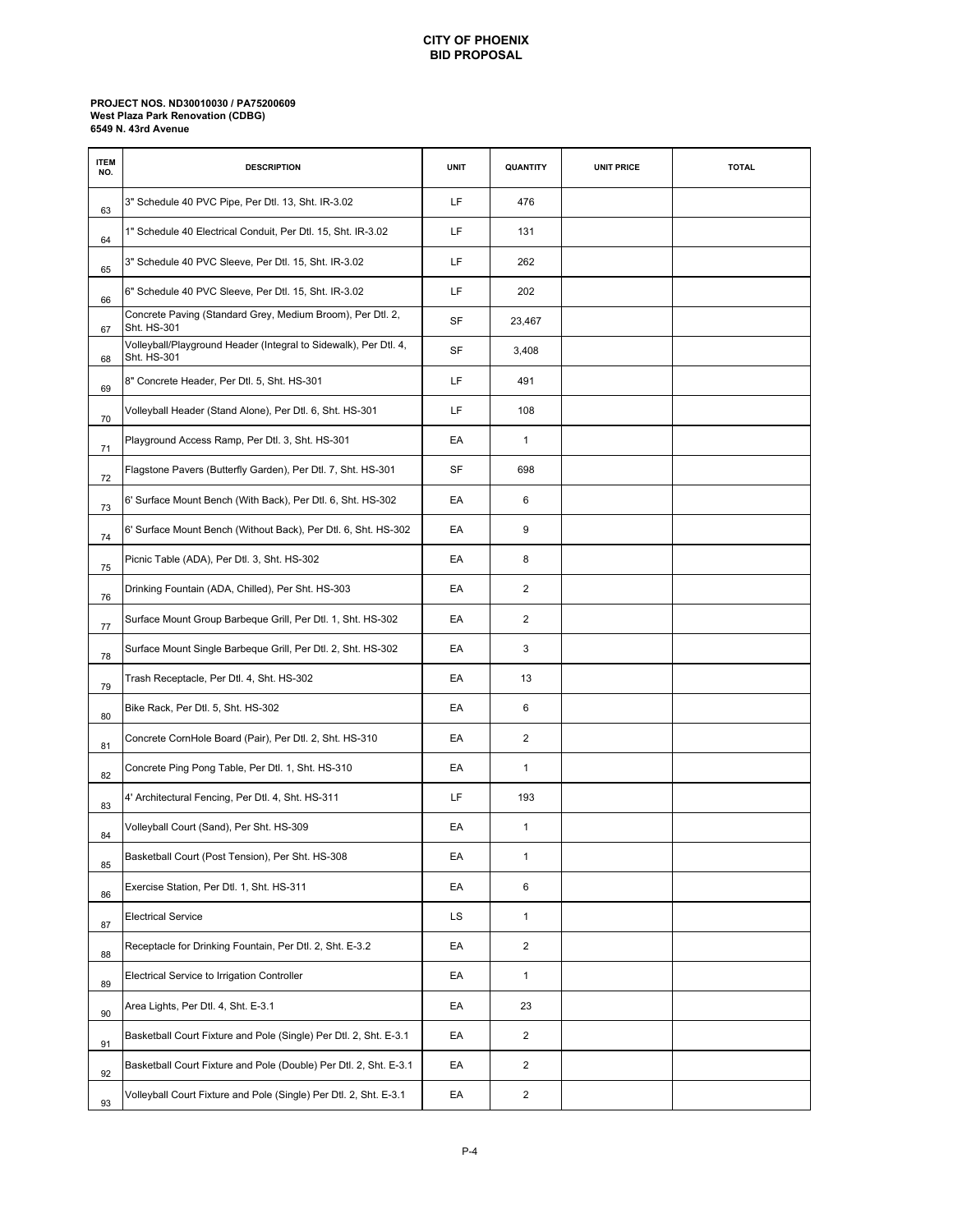### **PROJECT NOS. ND30010030 / PA75200609 6549 N. 43rd Avenue West Plaza Park Renovation (CDBG)**

| <b>ITEM</b>        | <b>DESCRIPTION</b>                                             | <b>UNIT</b>          | QUANTITY                                    | <b>UNIT PRICE</b> | <b>TOTAL</b>                   |  |
|--------------------|----------------------------------------------------------------|----------------------|---------------------------------------------|-------------------|--------------------------------|--|
| NO.                |                                                                |                      |                                             |                   |                                |  |
| 94                 | <b>Sand Wetting Electrical</b>                                 | EA                   | $\mathbf{1}$                                |                   |                                |  |
| 95                 | Basketball/Volleyball Lighting Control, Per Dtl. 6, Sht. E-3.1 | EA                   | $\mathbf{1}$                                |                   |                                |  |
| 96                 | Trenching, Conduit, and Conductors                             | LF                   | 15,000                                      |                   |                                |  |
| 97                 | Owners Contingency                                             | Job                  | $\mathbf{1}$                                | \$150,000.00      | \$150,000.00                   |  |
|                    | TOTAL BID LINE ITEMS 1 - 97                                    |                      |                                             |                   | \$                             |  |
|                    |                                                                |                      |                                             |                   |                                |  |
|                    |                                                                |                      |                                             |                   |                                |  |
|                    |                                                                |                      |                                             |                   | 8 <sub>1</sub><br>/100 DOLLARS |  |
|                    |                                                                | <b>WRITTEN WORDS</b> |                                             |                   |                                |  |
|                    |                                                                |                      |                                             |                   |                                |  |
|                    | ADD / ALTERNATE NO. 1                                          |                      |                                             |                   |                                |  |
| <b>ITEM</b><br>NO. | <b>DESCRIPTION</b>                                             | <b>UNIT</b>          | QUANTITY                                    | <b>UNIT PRICE</b> | <b>TOTAL</b>                   |  |
| 98                 | Small Ramada "A"                                               | <b>LS</b>            | $\mathbf{1}$                                |                   |                                |  |
|                    | TOTAL ADD ALTERNATE 1 (item 98)                                |                      |                                             |                   |                                |  |
|                    |                                                                |                      |                                             |                   |                                |  |
|                    | <b>Dollars and </b><br>Cents<br>(Written Word)                 |                      |                                             |                   |                                |  |
|                    | ADD / ALTERNATE NO. 2                                          |                      |                                             |                   |                                |  |
| <b>ITEM</b><br>NO. | <b>DESCRIPTION</b>                                             | <b>UNIT</b>          | QUANTITY                                    | <b>UNIT PRICE</b> | <b>TOTAL</b>                   |  |
| 99                 | Small Ramada "B"                                               | LS                   | $\mathbf{1}$                                |                   |                                |  |
|                    | TOTAL ADD ALTERNATE 2 (item 99)                                |                      |                                             |                   |                                |  |
|                    |                                                                |                      |                                             |                   |                                |  |
|                    | (Written Word)                                                 |                      | Dollars and <b>Constanting Construction</b> | Cents             |                                |  |
|                    |                                                                |                      |                                             |                   |                                |  |
| <b>ITEM</b>        | ADD / ALTERNATE NO. 3                                          |                      |                                             |                   |                                |  |
| NO.                | <b>DESCRIPTION</b>                                             | <b>UNIT</b>          | QUANTITY                                    | <b>UNIT PRICE</b> | <b>TOTAL</b>                   |  |
| 100                | Small Ramada "C"                                               | LS                   | $\mathbf{1}$                                |                   |                                |  |
|                    | TOTAL ADD ALTERNATE 3 (item 99)                                |                      |                                             |                   |                                |  |

Dollars and Cents

Dollars and <u>Cents</u>

**(Written Word)**

|                    | <b>ADD / ALTERNATE NO. 4</b>            |      |          |                   |              |  |  |
|--------------------|-----------------------------------------|------|----------|-------------------|--------------|--|--|
| <b>ITEM</b><br>NO. | <b>DESCRIPTION</b>                      | UNIT | QUANTITY | <b>UNIT PRICE</b> | <b>TOTAL</b> |  |  |
| 101                | <b>Small Ramada "D"</b>                 | LS   |          |                   |              |  |  |
|                    | <b>TOTAL ADD ALTERNATE 4 (item 101)</b> |      |          |                   |              |  |  |

**(Written Word)**